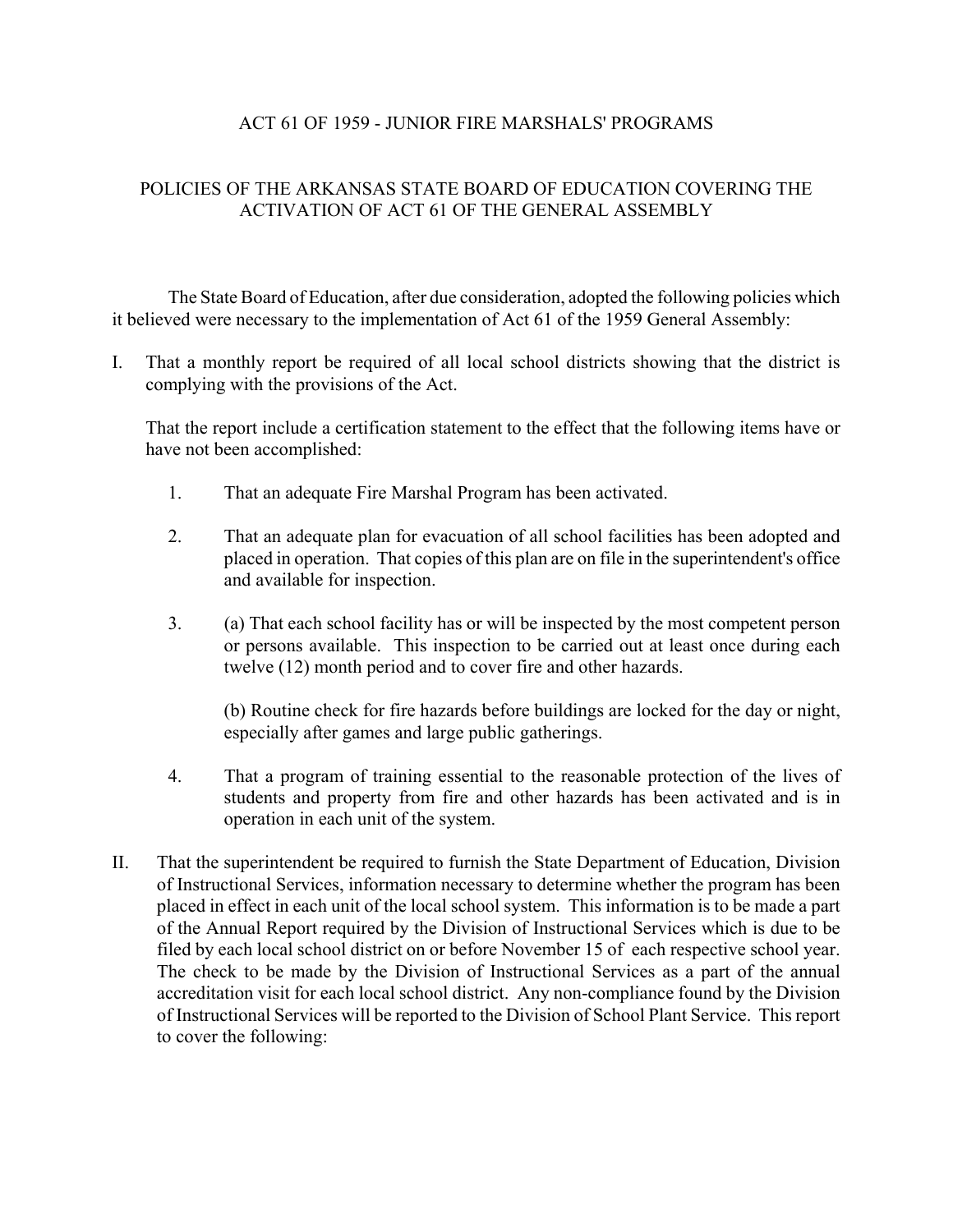- 1. That a Fire Marshal Program has been activated in each unit of the local school district.
- 2. That all fire marshals shall have attained a minimum of sixth grade enrollment level.
- 3. That evacuation plans and regularly scheduled fire drills have been placed into effect and that plans for these are on file in the superintendent's office.
- 4. Indicate whether or not cooperative programs with other agencies interested in fire prevention have been activated.
- 5. That continuing checks for fire and other hazards are maintained.
- III. The State Board of Education will encourage all local districts to organize and carry out adequate fire prevention programs and safety programs essential to the protection of the lives of children and other school personnel and school property. That in carrying out this part of the program, the State Board of Education will activate a supervisory program designed to implement Act 61 of 1959 and rules and regulations pertaining thereto, as established by the State Board of Education.
- IV. By Statute the State Board of Education is required to withhold one tenth (1/10) of Minimum Foundation Program Aid where any district fails to comply with the minimum requirements set up in the law and by State Board regulation. In carrying out this responsibility, the State Board will provide a 30-day grace period for any district reported to be in non-compliance.

The withholding of such, funds should be subject to the approval of the Commissioner in keeping with state law.